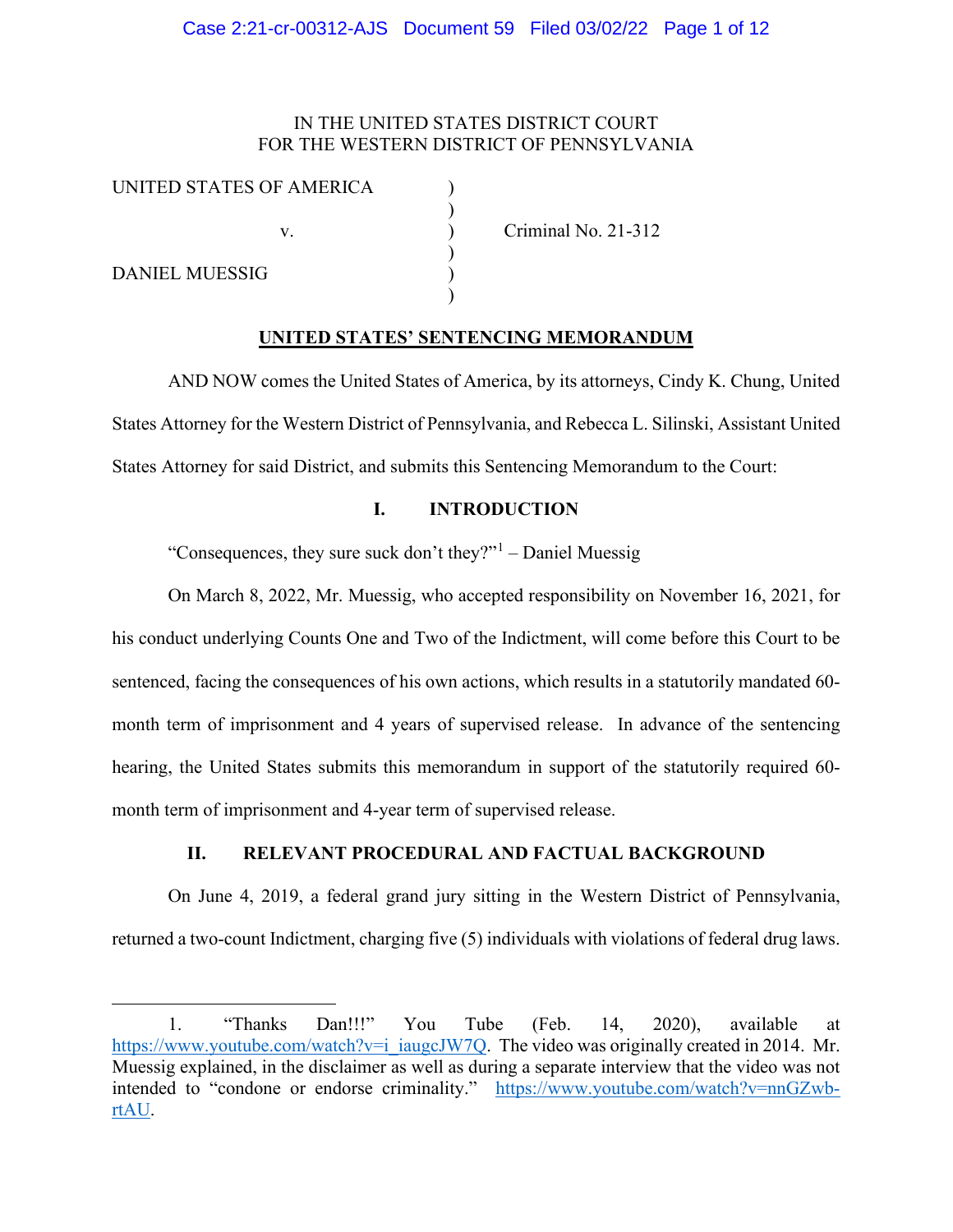### Case 2:21-cr-00312-AJS Document 59 Filed 03/02/22 Page 2 of 12

On July 20, 2021, a federal grand jury sitting in the WDPA returned a related, two-count Indictment, charging two (2) individuals, Mr. Muessig, and co-defendant Hector Rodriguez with violations of federal drug laws. Mr. Muessig is charged at both counts of the Indictment – that is, conspiring to distribute 100 kilograms or more of marijuana from April 2019 to May 2019, and possession with intent to distribute 100 kilograms or more of marijuana on May 24, 2019.

On August 26, 2021, Mr. Muessig was arrested and made his initial appearance, pled not guilty and was released on pre-trial supervision with a \$500,000 bond. Thereafter, on November 16, 2021, Mr. Muessig pled guilty as charged, pursuant to a written plea agreement between the United States and Mr. Muessig.

As a result of an investigation, conducted by the Greater Pittsburgh Safe Streets Task Force, led by the Federal Bureau of Investigation, Mr. Muessig was identified as a large-scale marijuana distributor/supplier, in the Greater Pittsburgh Region. The investigation initially related to drug-trafficking activity occurring in the Western District of Pennsylvania, specifically in the Braddock section of Pittsburgh. *See* US v. Howard McFadden, Crim. No. 19-162. Law enforcement identified several individuals, suspected at the time, of illegally distributing controlled substances in the Greater Pittsburgh Region, as members of a neighborhood-based street gang, self-titled "SCO." As a result of this investigation, from January of 2019 through May of 2019, investigators obtained nine (9) Title III wiretap authorizations.

While intercepting communications over telephones used by Howard McFadden, SCO's leader (Crim. No. 19-162), law enforcement identified Chadlin Leavy (Crim. No. 19-160 and 19- 163) as one of McFadden's heroin and cocaine sources of supply. In April of 2019, investigators obtained authorization for the interception of wire and electronic communications over a telephone operated by Chadlin Leavy. In addition to cocaine and heroin, investigators learned that Mr. Leavy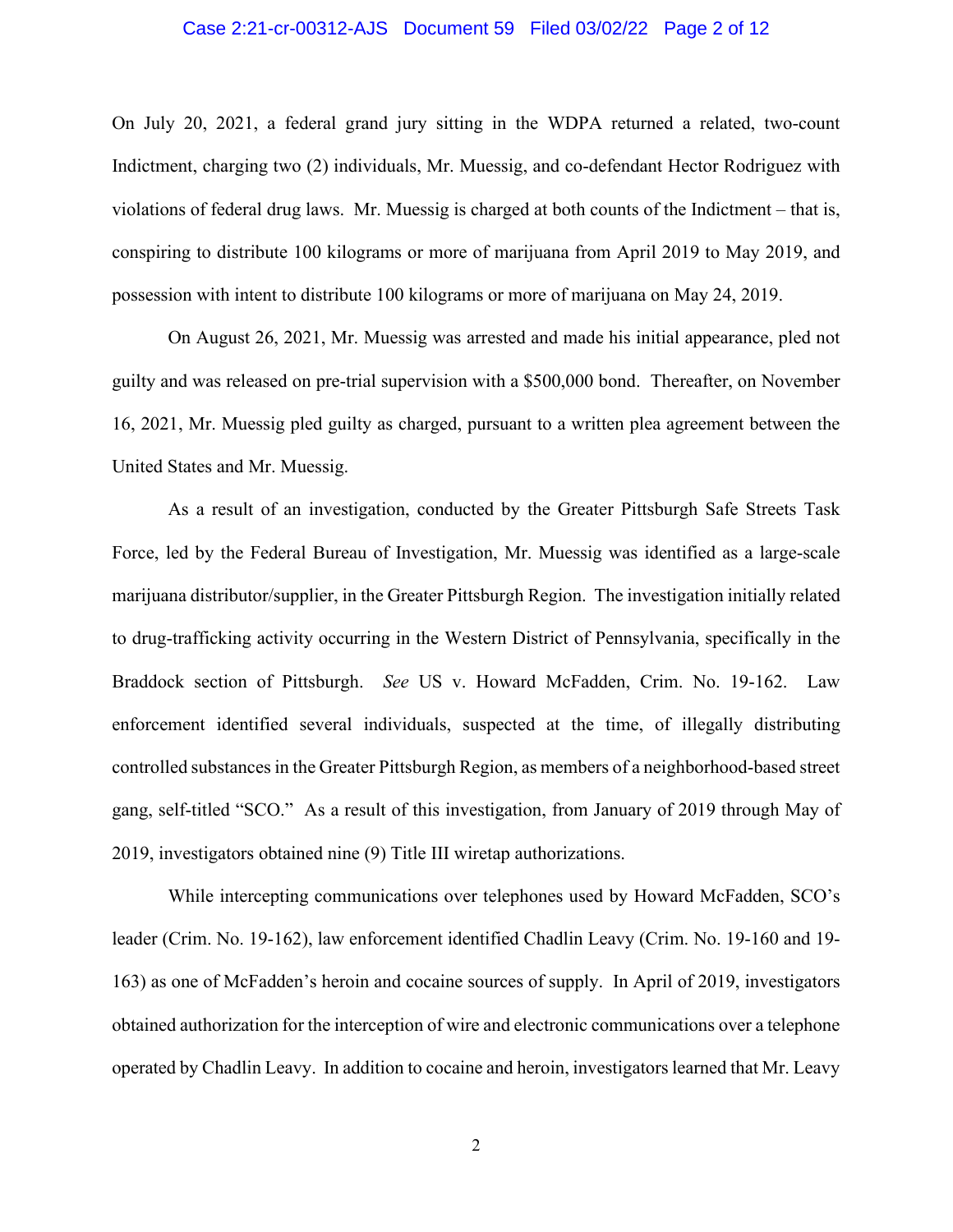### Case 2:21-cr-00312-AJS Document 59 Filed 03/02/22 Page 3 of 12

also distributed marijuana. This, then, led to identifying Mr. Leavy's marijuana source of supply as Jared Eck (Crim. No. 19-163).

Intercepted communications revealed that Mr. Eck met Mr. Leavy on Fridays to be resupplied with marijuana and the two would communicate via wire and electronic communications to arrange their meetings. The investigation further revealed that prior to meeting Mr. Leavy, Mr. Eck either met with his supplier to obtain marijuana, or obtained marijuana from his own his stash house.

Law enforcement obtained a tracker and ping warrant on Mr. Eck's truck and phone, respectively. In conjunction with the intercepted communications as well as data obtained from the tracker and ping, law enforcement conducted physical surveillance, at 5524 Covode Street, in Squirrel Hill – a distribution location used by members of the conspiracy – that is, Mr. Muessig, who employed the Barker brothers, Wayne and William, (Crim. No. 19-163) to operate the stash house.

While conducting surveillance, multiple individuals, including Mr. Eck, were observed carrying large black trash bags, usually with a green sticker/label on the bag to identify the strain of marijuana, out of Mr. Muessig's Covode Street stash house and placing them into their vehicles, which they parked on the street outside of the stash house.

On May 10, 2019, law enforcement conducted surveillance on both Mr. Leavy and Mr. Eck, in conjunction with intercepted communications, and confirmed that Mr. Leavy would be obtaining 25-30 pounds of marijuana from Mr. Eck in two allotments and would pay Mr. Eck \$30,000 up front. In conjunction with a lawful traffic stop and search of the vehicle, driven by Mr. Leavy, law enforcement seized was \$30,000.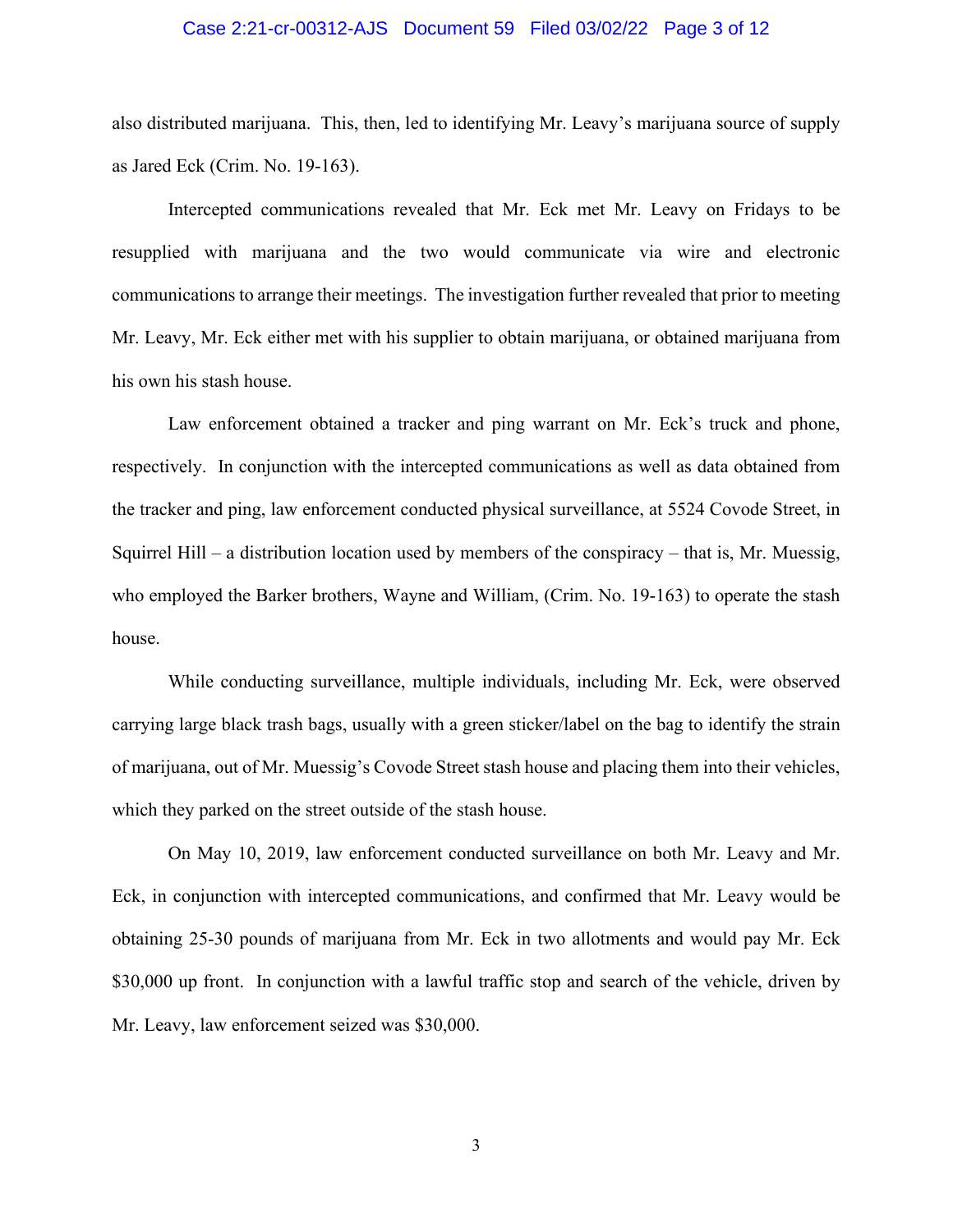### Case 2:21-cr-00312-AJS Document 59 Filed 03/02/22 Page 4 of 12

On May 24, 2019, based upon information obtained through the wire, suggesting that Mr. Leavy and Mr. Eck were going to meet, law enforcement obtained several federal search warrants, including for Mr. Muessig's Covode Street stash house. At approximately 9:33 AM, law enforcement observed Mr. Muessig, carrying a black backpack, approach the stash house, knock on the door and window, and enter the Covode Street Apartment.

Approximately five (5) minutes later, Wayne Barker pulled up to the stash house in his Jeep Liberty, and walked into the stash house, carrying a blue shopping bag and what appeared to be a tool bag. He walked back out, returned to his vehicle, and obtained a large object, which was later identified as a vacuum sealer, out of the rear of the vehicle and then entered the stash house.

At approximately 10:10 AM, law enforcement observed a Dodge Charger with two males, including co-defendant Hector Rodriguez arrived at the stash house. Both men met Mr. Muessig at the front door of stash house. All three (3) men were then observed entering the stash house.

Law enforcement then observed Wayne and William Barker exit the stash house, look up the street and watch as a gray Dodge Ram pulled up. The driver of the Dodge Ram, later identified as Eric Vanderslice (Crim. No. 190-163), pulled down the driveway to the rear of the stash house. Law enforcement interviewed an individual, who had observed the activity and stated that he watched several individuals unload boxes from the Dodge Ram into the stash house.

Mr. Meussig and Mr. Rodriguez were observed exiting the stash house, Mr. Muessig and another unnamed co-conspirator were observed carrying two large boxes, which they placed inside of the Dodge Ram. (Image 1, below, is a still shot taken from video surveillance footage.)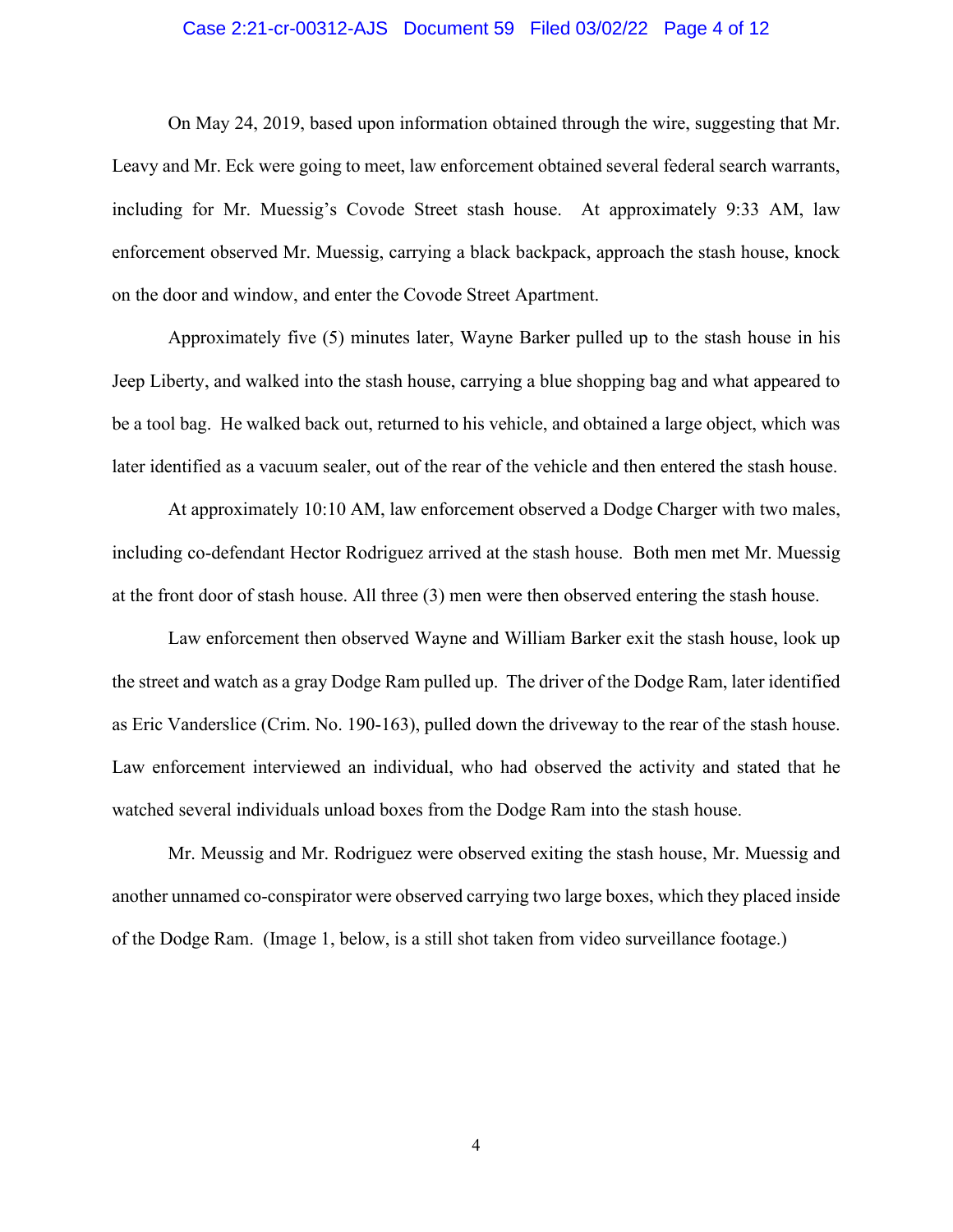

At approximately 11:12 AM, law enforcement observed the Dodge Ram, with PA plates registered out of Philadelphia, pull out of the driveway. Law enforcement followed the Dodge Ram and pulled it over. Later, a warrant was obtained for the vehicle and \$400,000 was located inside of the truck in the same boxes that Mr. Muessig and a co-conspirator had been carrying. (Image 2 and 3 are photographs of the evidence.)

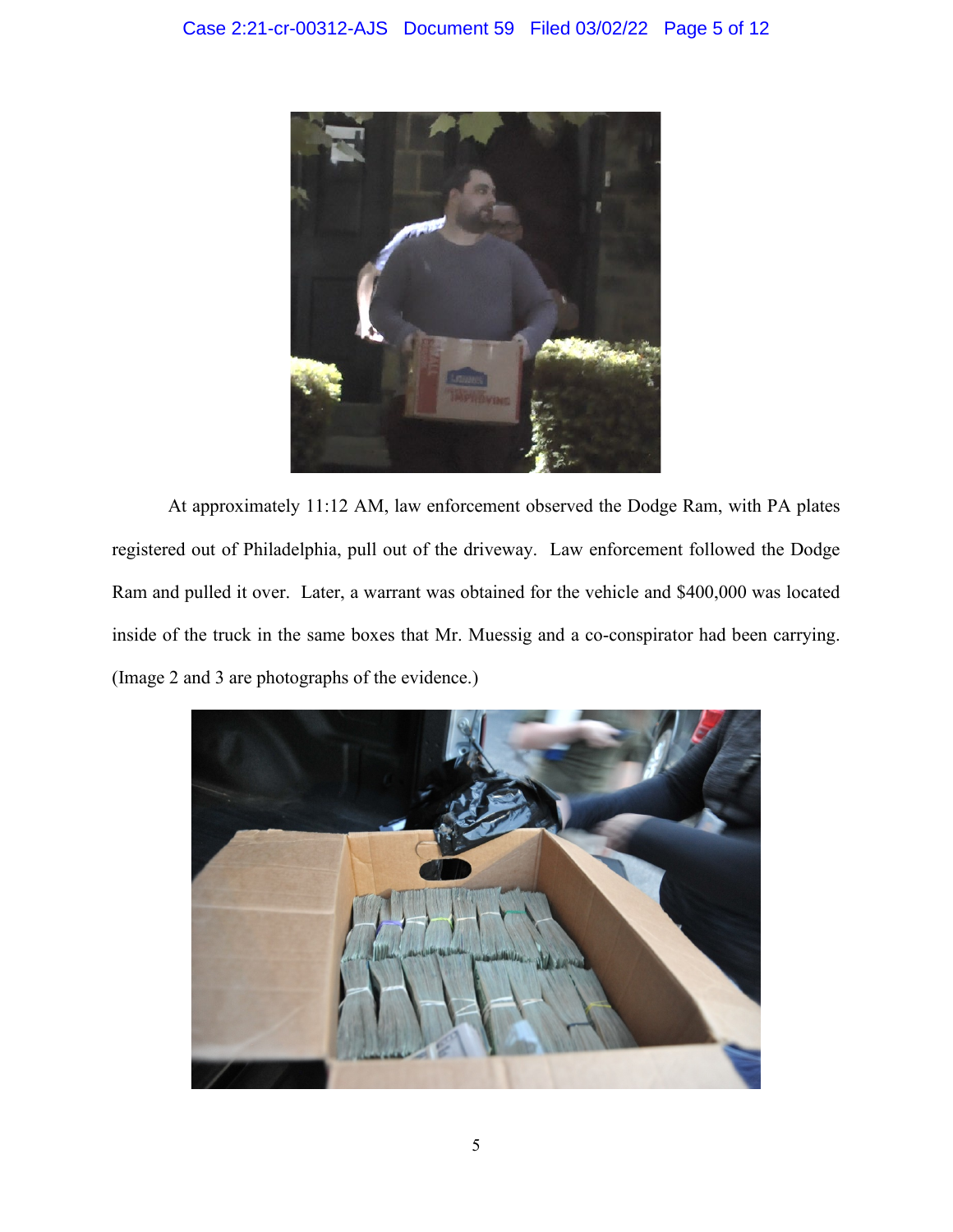

Law enforcement executed the search warrant at Mr. Meussig's Covode Street stash house and located numerous vacuum sealed packages full of suspected marijuana, boxes full of suspected marijuana consistent with the description of the neighbor, as well as packaging material, vacuum sealer, and money counter. *See* Exhibit A (photographs of search warrant at Mr. Muessig's stash house). In all, investigators seized approximately, at least, 404 pounds (183 kilograms) of marijuana from the stash house alone that day as well as an additional \$5,012.00.

## **III. APPLICABLE SENTENCING GUIDELINES RANGE**

The United States Supreme Court has instructed that "district courts must begin their [sentencing] analysis with the Guidelines and remain cognizant of them throughout the sentencing process." *Peugh v. United States*, 133 S.Ct. 2072, 2083 (2013) (quoting *Gall v. United States*, 522 U.S. 38, 49 (2007)). Sentencing decisions are to be "anchored by the Guidelines," and appellate courts may presume that Guidelines sentences are reasonable. *Peugh*, 133 S.Ct. at 2083. When considering a sentence outside of the Guidelines Range, the Court "must consider the extent of the deviation and ensure that the justification *is sufficiently compelling* to support the degree of the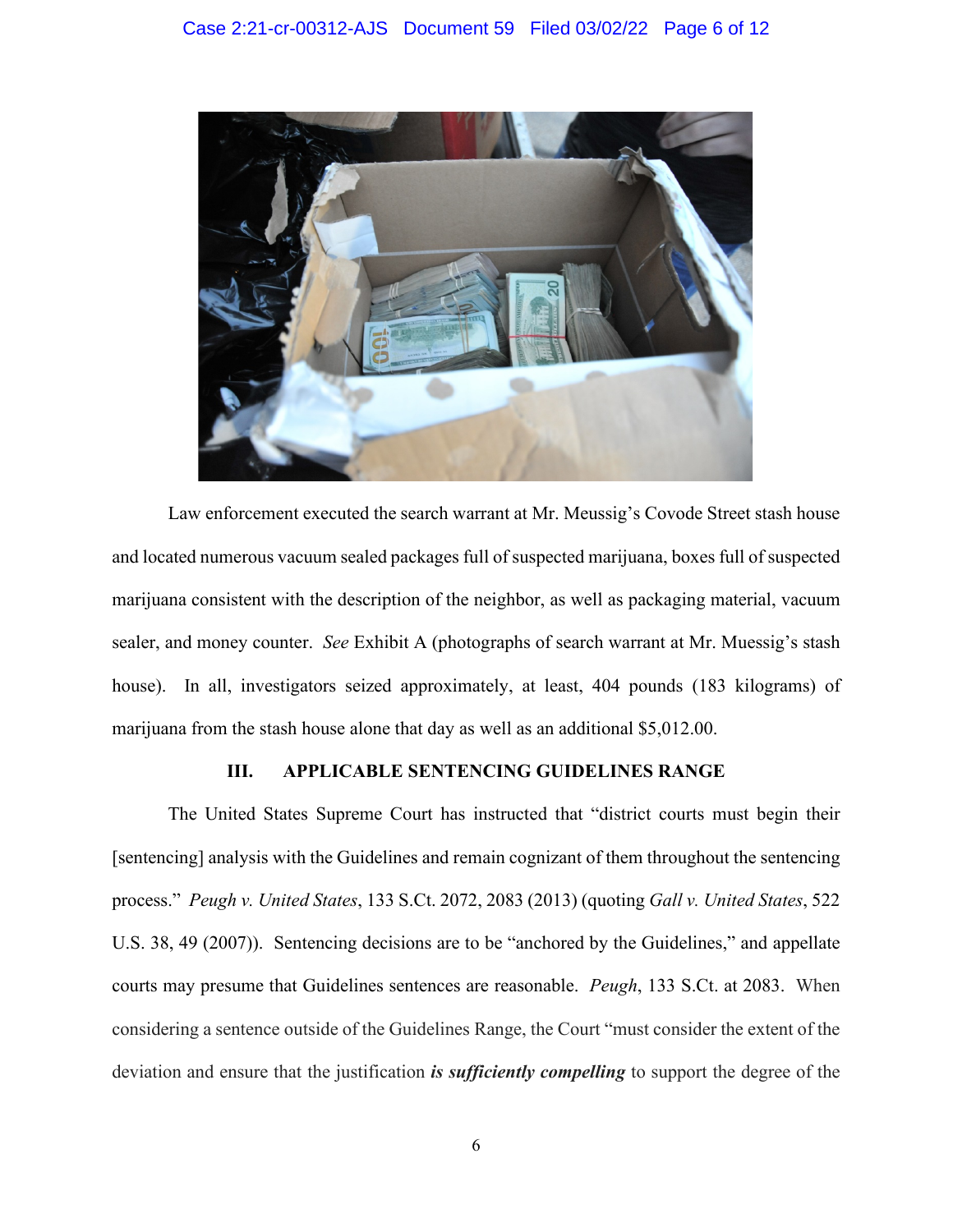### Case 2:21-cr-00312-AJS Document 59 Filed 03/02/22 Page 7 of 12

variance." *Id*. (citing *Gall*, 522 U.S. at 50) (emphasis added). "For even though the Guidelines are advisory rather than mandatory, they are . . . the product of careful study based on extensive empirical evidence derived from the review of thousands of individual sentencing decisions." *Gall*, 522 U.S. at 47 (citing *Rita v. United States*, [551 U.S. 338, 349 \(2007\)\).](https://1.next.westlaw.com/Link/Document/FullText?findType=Y&serNum=2012518408&pubNum=708&originatingDoc=If0e572b0a73011dcb6a3a099756c05b7&refType=RP&originationContext=document&transitionType=DocumentItem&contextData=(sc.DocLink))

In this case, the Guideline Range is 60 months' imprisonment. *See* USSG § 5G1.2(b). While the otherwise applicable Guideline Range is 46-57 months, this Court and the parties are bound by the statutory mandatory minimum in this case, which is established by the amount of *seized* marijuana from Mr. Muessig's stash house. The parties have stipulated to the base offense level, at least 100 but less than 400 kilograms of marijuana, which the United States agreed to based solely upon the defendant's very early decision that he would accept responsibility and plead guilty.<sup>[2](#page-6-0)</sup> Thus, this Guideline Range accounts for the controlled substances Mr. Muessig was personally responsible for distributing, a two-level increase for maintaining the Covode Street stash house, as well as a three-level reduction for acceptance of responsibility, pursuant to §§3E1.1(a) and 3E1.1(b).

As set forth in USSG § 5C1.2: "the court shall impose a sentence in accordance with the applicable guidelines without regard to any statutory minimum sentence, if the court finds that the defendant meets the criteria in 18 U.S.C. § 3553(f)(1)–(5)." Here, Mr. Muessig meets the criteria in subsections 1-3. While the United States did not seek a role-enhancement, Mr. Muessig's conduct may disqualify him based upon the fourth criteria ("the defendant was not an organizer, leader, manager, or supervisor of others in the offense, as determined under the sentencing

<span id="page-6-0"></span><sup>2.</sup> The United States would have otherwise sought to increase the amount of marijuana attributable to Mr. Muessig, based upon the conspiracy, well-beyond 400 kilograms.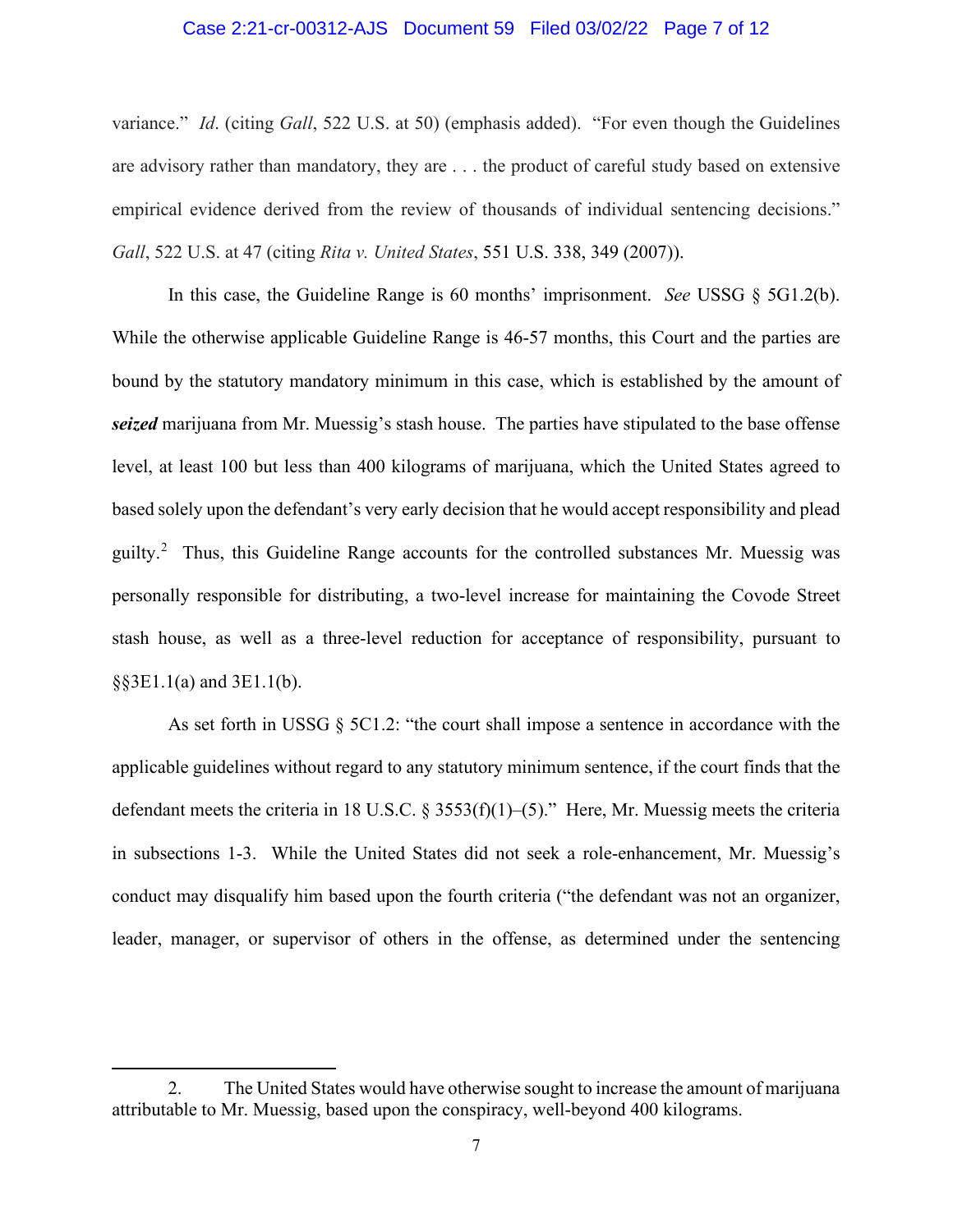### Case 2:21-cr-00312-AJS Document 59 Filed 03/02/22 Page 8 of 12

guidelines"). Regardless, Mr. Muessig has not met the fifth prong of the "safety valve", which requires:

> not later than the time of the sentencing hearing, the defendant has truthfully provided to the Government all information and evidence the defendant has concerning the offense or offenses that were part of the same course of conduct or of a common scheme or plan, but the fact that the defendant has no relevant or useful other information to provide or that the Government is already aware of the information shall not preclude a determination by the court that the defendant has complied with this requirement.

As the United States informed the probation office and the court, Mr. Muessig expressed, through counsel, that he does not want to engage in what is commonly referred to as the "safety valve proffer" and is therefore ineligible for relief from the mandatory minimum sentence. Thus, the Court and the parties are bound by the mandatory minimum sentence. 18 U.S.C.  $\S 3553(f)(1)$ -(5).

### **V. SECTION 3553 FACTORS**

The factors cited under Title 18, United States Code, Section 3553(a) support the United States' position regarding the appropriate sentence in this case.

## **(1) 18 U.S.C. § 3553(a)(1) – The Nature and Circumstances of the Offense and the History and Characteristics of the Defendant**

### **(a) The Nature and Circumstances of the Offense**

As set forth above, Mr. Muessig was a large-scale marijuana supplier in the Greater Pittsburgh Area. Mr. Muessig obtained substantial quantities of marijuana from one of his suppliers in Philadelphia that he then redistributed. Importantly, the marijuana that he sold was redistributed to other drug-traffickers, including Howard McFadden and SCO gang members. During intercepted communications over telephones operated by Mr. McFadden, investigators learned that Mr. McFadden and his co-conspirators financed their heroin, cocaine and crack drugtrafficking by increasing their marijuana business, largely because marijuana attracts a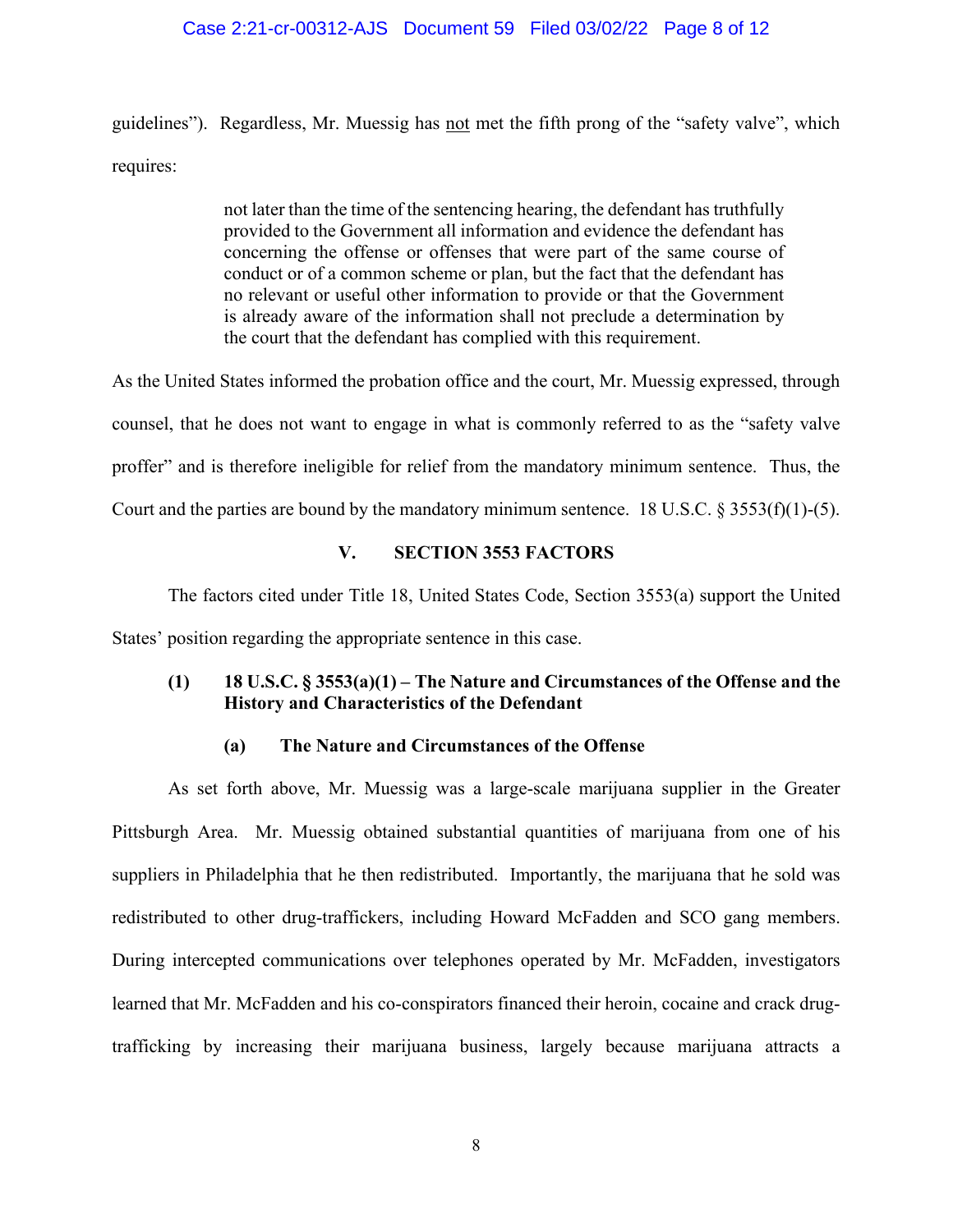### Case 2:21-cr-00312-AJS Document 59 Filed 03/02/22 Page 9 of 12

comparatively larger customer base and individuals who purchase marijuana often have the money to pay more for higher strains of marijuana, like Mr. Muessig distributed.

### **(b) History and Characteristics of the Defendant**

The Presentence Investigation Report (PSIR) in this case details factors regarding Mr. Muessig's positive family life, steady income, and lack of criminal history. He, does, however, reportedly have "cannabis use disorder – severe." *See* PSIR ¶ 52.

Mr. Muessig is uncharacteristic of many *drug traffickers* who appear before the Court – in this case, and generally – a law degree, a well-paying means of supporting himself and his wife, through real-estate, substantial assets, and a supportive family.

But that was not enough. Mr. Muessig wanted more money.

As a result, he decided to take a shortcut, employing his ability to "think like a criminal" and acting on his statement that "laws are arbitrary" by establishing a well-orchestrated, illegal marijuana distribution operation in Pittsburgh, PA.

While, Mr. Muessig's rap video may have been a "satire", his actions speak louder than words and today, his "trap" is closed because of it.<sup>[3](#page-8-0)</sup>

## **(2) 18 U.S.C. § 3553(a)(2)(A) – The Need for the Sentence Imposed To Reflect The Seriousness Of The Offense, To Promote Respect For The Law And To Provide Just Punishment For The Offense**

The crime for which Mr. Muessig has pled guilty, a violation of federal narcotics law, is a serious crime, which is met with a commensurate mandatory minimum sentence of 60 months' imprisonment. In connection with his guilty plea, Mr. Muessig admitted his involvement in conspiring to distribute marijuana as well as possessing with intent to distribute 100 kilograms or

<span id="page-8-0"></span><sup>3.</sup> "You keep your trap shut, and I'll keep your trap open." Daniel Muessig. "Trap", in drug-trafficking parlance, is a reference to selling drugs in order to make money and support oneself.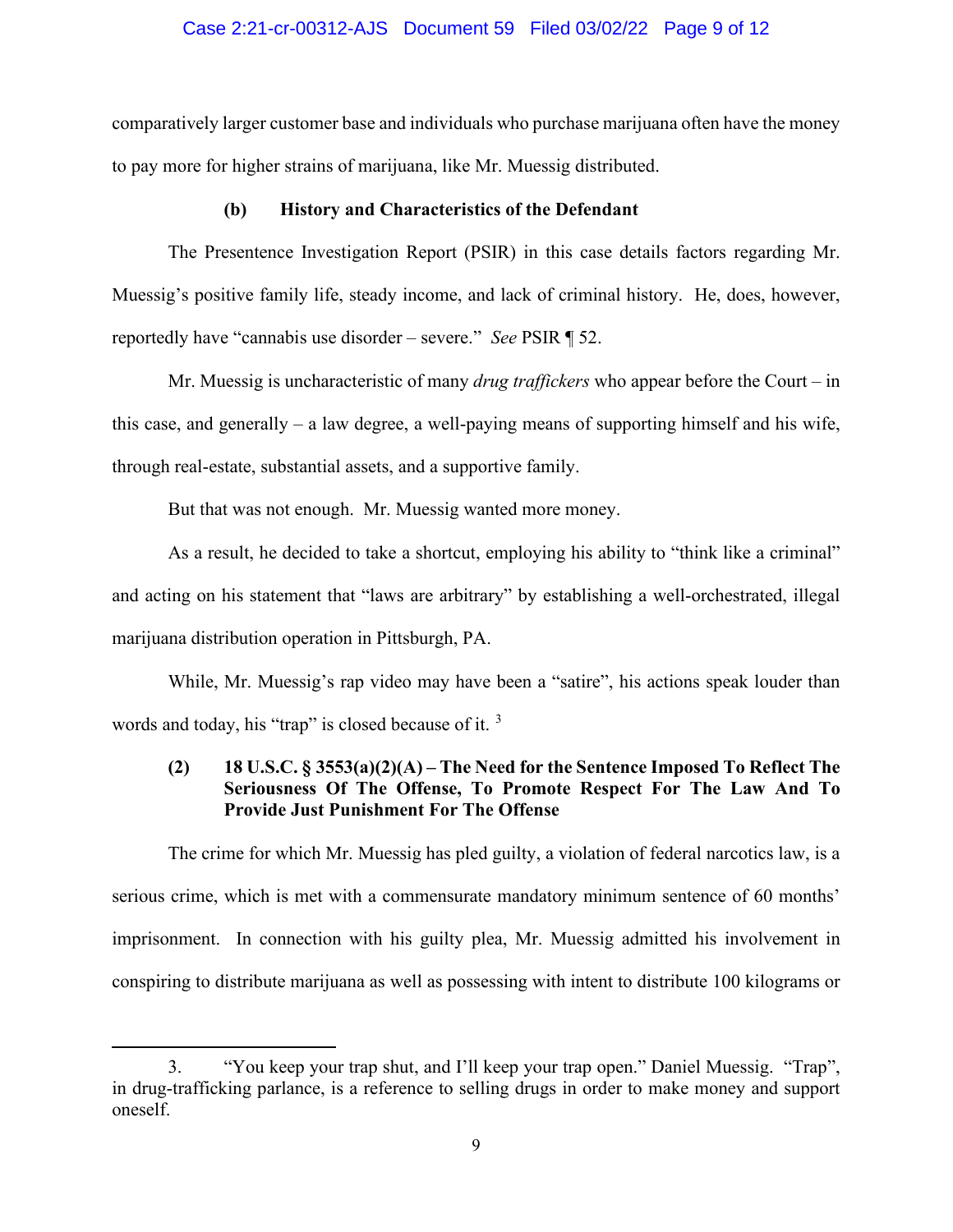### Case 2:21-cr-00312-AJS Document 59 Filed 03/02/22 Page 10 of 12

more of marijuana. As this Court is aware, Mr. Muessig's marijuana was sold to Mr. Eck, who in turn sold the marijuana to, among others, Chadlin Leavy. Mr. Leavy, in turn, sold marijuana as well as cocaine and heroin to, among others, Howard McFadden, the leader of the neighborhoodbased street gang, SCO. Mr. Muessig admitted that the amount of marijuana he was personally responsible for distributing was between 100 to 400 kilograms or approximately 220 to 880 pounds of marijuana in a one-month timeframe. The statutory mandatory minimum, which becomes the Guideline Range, adequately accounts for Mr. Muessig's offense conduct, as well as his acceptance of responsibility, sending a clear message that laws are not arbitrary and that this is a serious offense that is being met with a just punishment.

### **(3) 18 U.S.C. § 3553(a)(2)(B) – The Need for the Sentence Imposed to Afford Adequate Deterrence to Criminal Conduct**

The United States hopes that Mr. Muessig's early acceptance of responsibility for his actions is a sign that Mr. Muessig intends on staying on the "right" side of the law going forward and will continue to be an otherwise productive member of society upon his release. Even so, "[drug] trafficking and abusing illicit drugs destroy neighborhoods, contribute to violence and victimization, and often ruin the lives of drug users and their families." *Drugs*, Community Oriented Policing Services, United States Department of Justice, [https://cops.usdoj.gov/drugs.](https://cops.usdoj.gov/drugs) Given the many societal problems associated with drug trafficking, deterring others from putting illicit drugs onto the streets, in the first place, is paramount. A sentence of 60 months' imprisonment, the mandatory minimum established by statute, will sufficiently penalize Mr. Muessig's conduct, deterring him and others who may think they can take a shortcut to make "easy" money.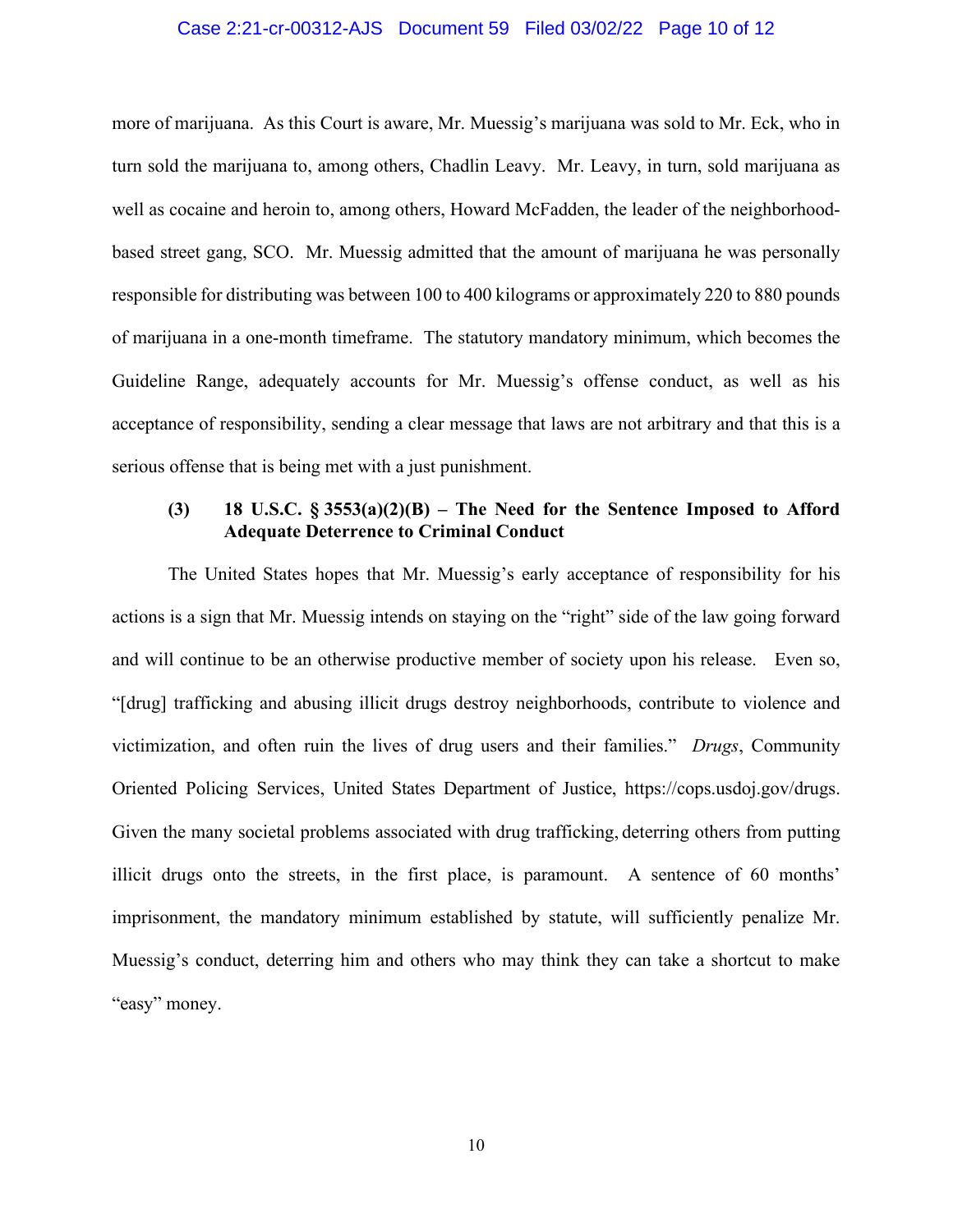## **(4) 18 U.S.C. § 3553(a)(2)(C) – The Need for the Sentence Imposed to Protect the Public from Further Crimes of the Defendant**

Here, Mr. Muessig has remained compliant with his bond conditions while on pre-trial and pre-sentence supervision. A term of imprisonment will also serve to protect the public from further crimes of this defendant.

# **(5) 18 U.S.C. § 3553(a)(3), (4) – The Kinds of Sentence and the Sentencing Range Established by the Applicable Category of Offense Committed by the Applicable Category of Defendant as Set Forth in the Guidelines**

Here, the parties have agreed, pursuant to the terms of the plea agreement, and with the

recommendations made by the Probation Office, that Mr. Muessig is subjected to a total offense

level of 23, which carries a Guideline Range of imprisonment of 46 to 57 months; although,

because there is a statutory mandatory minimum, the Guideline Range becomes 60 months'

imprisonment.

# **(6) 18 U.S.C. § 3553(a)(5) – Any Pertinent Policy Statement**

There are no pertinent policy statements applicable to Mr. Muessig.

# **(7) 18 U.S.C. § 3553(a)(6) – The Need to Avoid Unwarranted Sentence Disparities Among Defendants with Similar Records Who Have Been Found Guilty of Similar Conduct**

A sentence of 60 months' imprisonment reflects Mr. Muessig's role, at the top of the

conspiracy, and conduct as a whole and sentencing him within the Guideline Range will *not* result

in an *unwarranted* sentencing disparity.